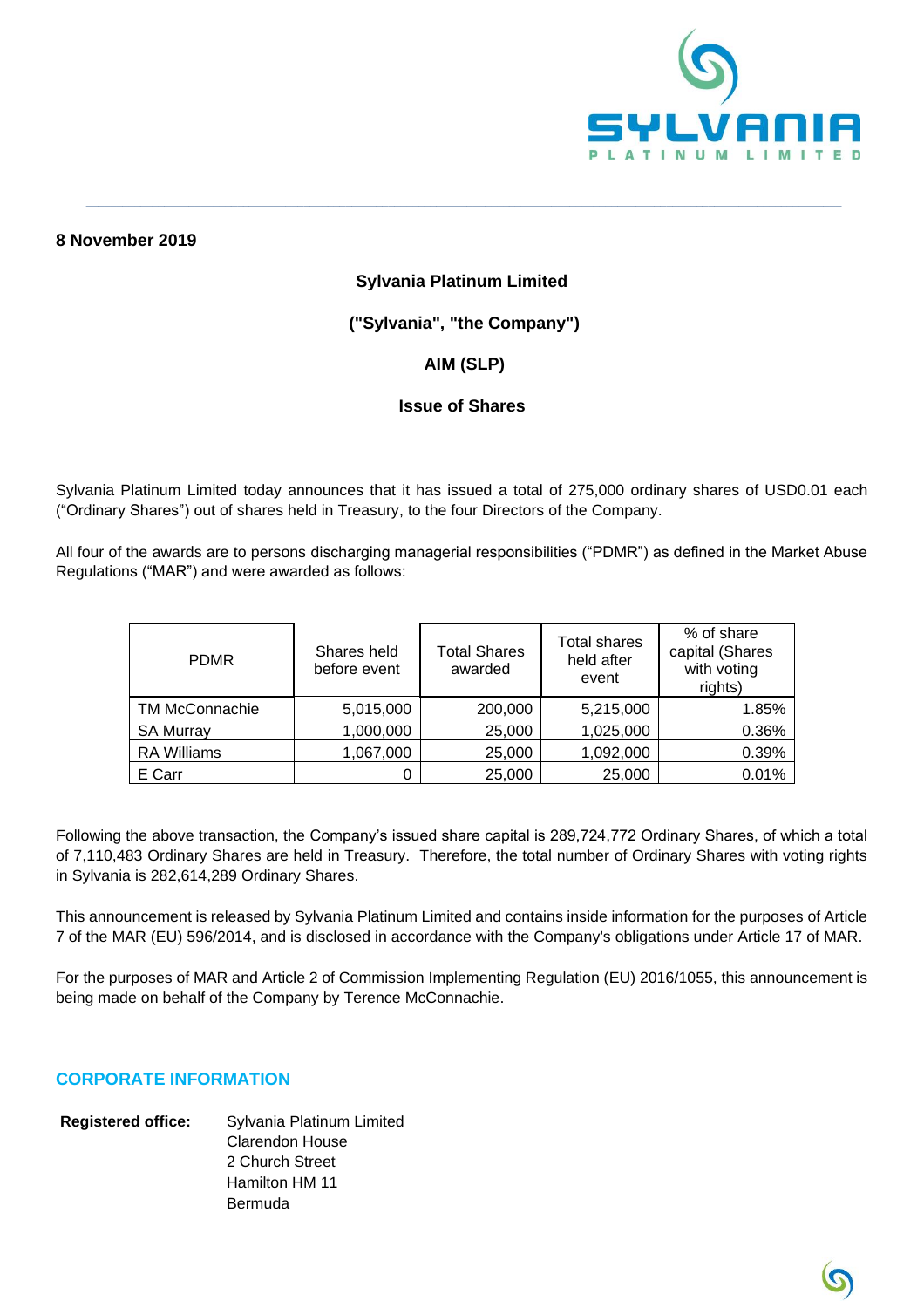| Postal address: | PO Box 976          |
|-----------------|---------------------|
|                 | Florida Hills, 1716 |
|                 | South Africa        |

# **Sylvania Website**: [www.sylvaniaplatinum.com](http://www.sylvaniaplatinum.com/)

# **CONTACT DETAILS**

| For further information, please contact:      |                      |
|-----------------------------------------------|----------------------|
| Terence McConnachie (Chief Executive Officer) | +27 82 553 4256      |
| <b>Nominated Adviser and Broker</b>           |                      |
| Liberum Capital Limited                       | +44 (0) 20 3100 2000 |
| Richard Crawley / Ed Phillips                 |                      |
| <b>Communications</b>                         |                      |
| Alma PR Limited                               | +44 (0) 203 405 0205 |
| Josh Royston / Helena Bogle                   |                      |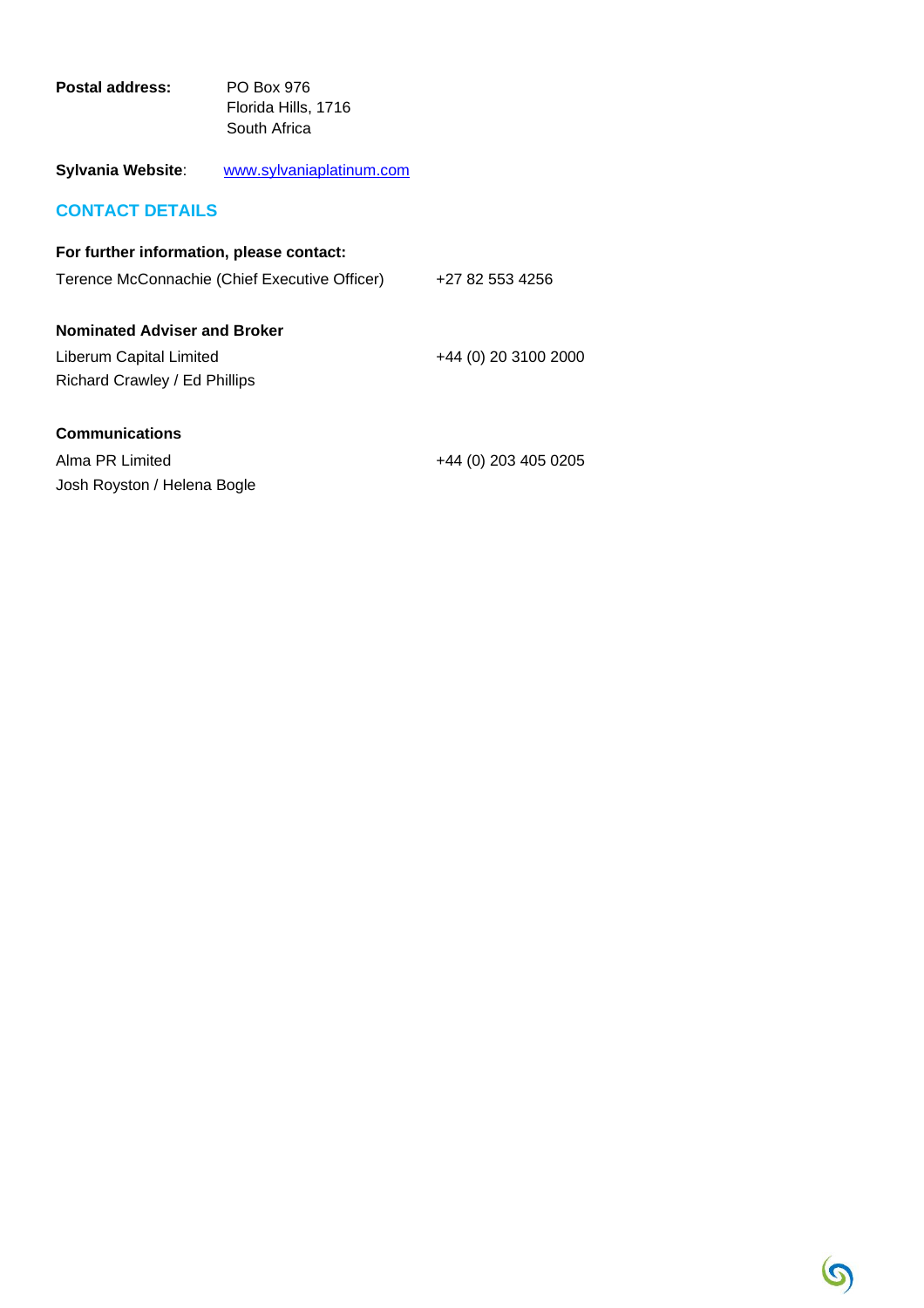The notifications below, made in accordance with the requirements of the EU Market Abuse Regulation, provide further detail.

#### **Notification and public disclosure of transactions by persons discharging managerial responsibilities and persons closely associated with them**

| $\mathbf 1$  | Details of the person discharging managerial responsibilities/person closely associated                          |                                                                                                                                                                                                      |  |
|--------------|------------------------------------------------------------------------------------------------------------------|------------------------------------------------------------------------------------------------------------------------------------------------------------------------------------------------------|--|
| a)           | Name                                                                                                             | Terrence Michael McConnachie                                                                                                                                                                         |  |
| $\mathbf 2$  | <b>Reason for the notification</b>                                                                               |                                                                                                                                                                                                      |  |
| a)           | Position/status                                                                                                  | <b>Chief Executive Officer</b>                                                                                                                                                                       |  |
| b)           | Initial notification/ Amendment                                                                                  | <b>Initial Notification</b>                                                                                                                                                                          |  |
| $\mathbf{3}$ | Details of the issuer, emission allowance market participant, auction platform, auctioneer or auction<br>monitor |                                                                                                                                                                                                      |  |
| a)           | Name                                                                                                             | Sylvania Platinum Limited                                                                                                                                                                            |  |
| b)           | LEI                                                                                                              | 2138005DSKINAZ4OA492                                                                                                                                                                                 |  |
| 4            |                                                                                                                  | Details of the transaction(s): section to be repeated for (i) each type of instrument; (ii) each type of<br>transaction; (iii) each date; and (iv) each place where transactions have been conducted |  |
| a)           | Description of the financial<br>instrument, type of instrument                                                   | Ordinary Shares of USD 0.01 each                                                                                                                                                                     |  |
|              | Identification code                                                                                              | BMG864081044                                                                                                                                                                                         |  |
| b)           | Nature of the transaction                                                                                        | <b>Issue of Shares</b>                                                                                                                                                                               |  |
| C)           | Price(s) and volume(s)                                                                                           | Price(s)<br>Volume(s)<br>200,000<br>nil                                                                                                                                                              |  |
| d)           | Aggregated information                                                                                           | n/a Single Transaction                                                                                                                                                                               |  |
|              | Aggregated volume                                                                                                |                                                                                                                                                                                                      |  |
|              | Price                                                                                                            |                                                                                                                                                                                                      |  |
| e)           | Date of the transaction                                                                                          | 05 November 2019                                                                                                                                                                                     |  |
| f)           | Place of the transaction                                                                                         | Off Market                                                                                                                                                                                           |  |

|    | Details of the person discharging managerial responsibilities/person closely associated |                            |
|----|-----------------------------------------------------------------------------------------|----------------------------|
| a) | Name                                                                                    | <b>Stuart Angus Murray</b> |
|    | <b>Reason for the notification</b>                                                      |                            |
| a) | Position/status                                                                         | Non-Executive Director     |
| b) | Initial notification/ Amendment                                                         | Initial Notification       |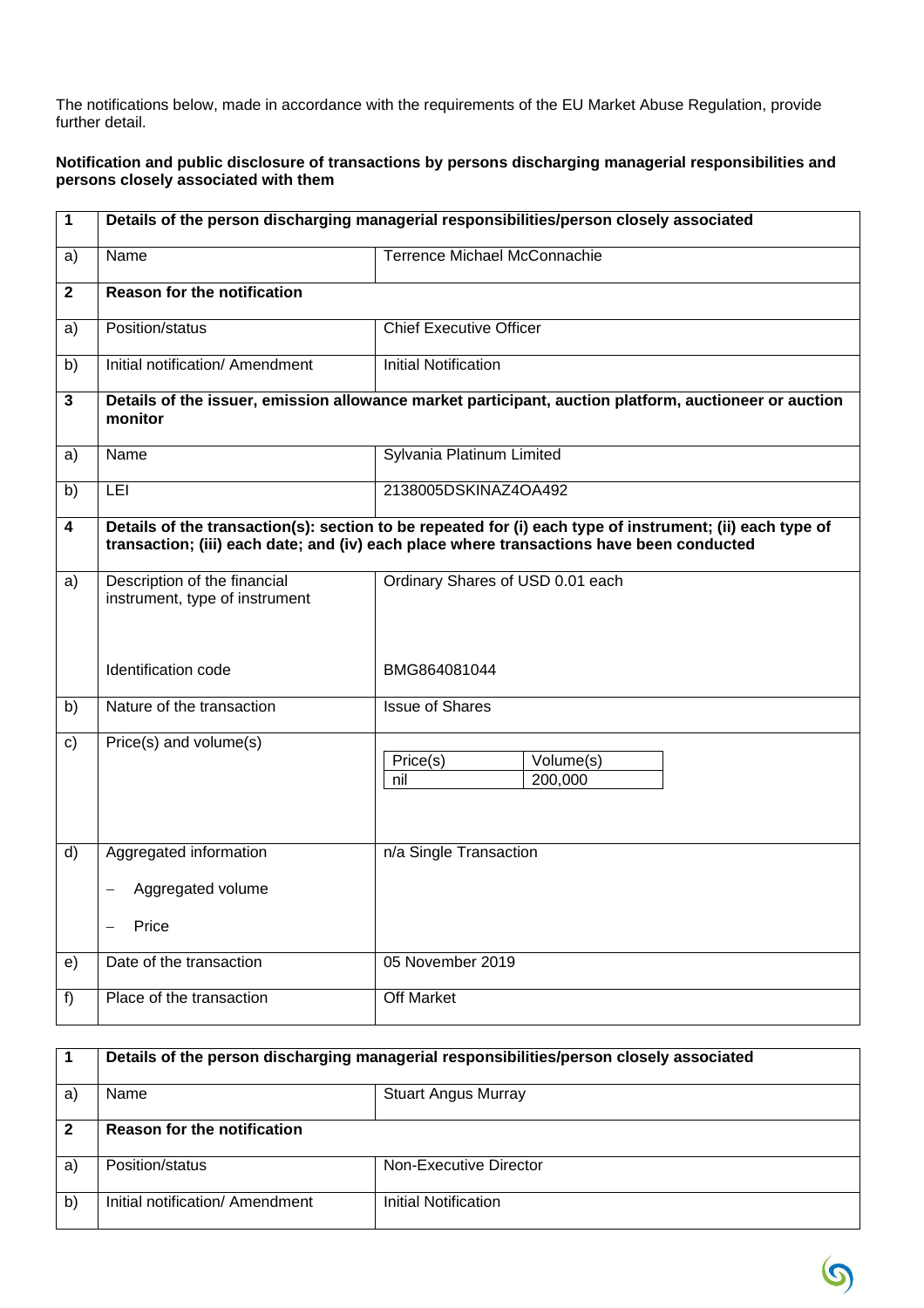| $\overline{\mathbf{3}}$ | Details of the issuer, emission allowance market participant, auction platform, auctioneer or auction<br>monitor |                                                                                                                                                                                                      |  |
|-------------------------|------------------------------------------------------------------------------------------------------------------|------------------------------------------------------------------------------------------------------------------------------------------------------------------------------------------------------|--|
| a)                      | Name                                                                                                             | Sylvania Platinum Limited                                                                                                                                                                            |  |
| b)                      | LEI                                                                                                              | 2138005DSKINAZ4OA492                                                                                                                                                                                 |  |
| 4                       |                                                                                                                  | Details of the transaction(s): section to be repeated for (i) each type of instrument; (ii) each type of<br>transaction; (iii) each date; and (iv) each place where transactions have been conducted |  |
| a)                      | Description of the financial<br>instrument, type of instrument                                                   | Ordinary Shares of USD 0.01 each                                                                                                                                                                     |  |
|                         | Identification code                                                                                              | BMG864081044                                                                                                                                                                                         |  |
| b)                      | Nature of the transaction                                                                                        | <b>Issue of Shares</b>                                                                                                                                                                               |  |
| c)                      | Price(s) and volume(s)                                                                                           | Price(s)<br>Volume(s)<br>nil<br>25,000                                                                                                                                                               |  |
| d)                      | Aggregated information<br>Aggregated volume                                                                      | n/a Single Transaction                                                                                                                                                                               |  |
|                         | Price                                                                                                            |                                                                                                                                                                                                      |  |
| e)                      | Date of the transaction                                                                                          | 05 November 2019                                                                                                                                                                                     |  |
| f)                      | Place of the transaction                                                                                         | Off Market                                                                                                                                                                                           |  |

The notifications below, made in accordance with the requirements of the EU Market Abuse Regulation, provide further detail.

## **Notification and public disclosure of transactions by persons discharging managerial responsibilities and persons closely associated with them**

| 1                       | Details of the person discharging managerial responsibilities/person closely associated |                                                                                                                                                                                                      |
|-------------------------|-----------------------------------------------------------------------------------------|------------------------------------------------------------------------------------------------------------------------------------------------------------------------------------------------------|
| a)                      | Name                                                                                    | Roger Alyn Williams                                                                                                                                                                                  |
| $\mathbf{2}$            | <b>Reason for the notification</b>                                                      |                                                                                                                                                                                                      |
| a)                      | Position/status                                                                         | Non-Executive Director                                                                                                                                                                               |
| b)                      | Initial notification/ Amendment                                                         | Initial Notification                                                                                                                                                                                 |
| $\mathbf{3}$            | monitor                                                                                 | Details of the issuer, emission allowance market participant, auction platform, auctioneer or auction                                                                                                |
| a)                      | Name                                                                                    | Sylvania Platinum Limited                                                                                                                                                                            |
| b)                      | LEI                                                                                     | 2138005DSKINAZ4OA492                                                                                                                                                                                 |
| $\overline{\mathbf{4}}$ |                                                                                         | Details of the transaction(s): section to be repeated for (i) each type of instrument; (ii) each type of<br>transaction; (iii) each date; and (iv) each place where transactions have been conducted |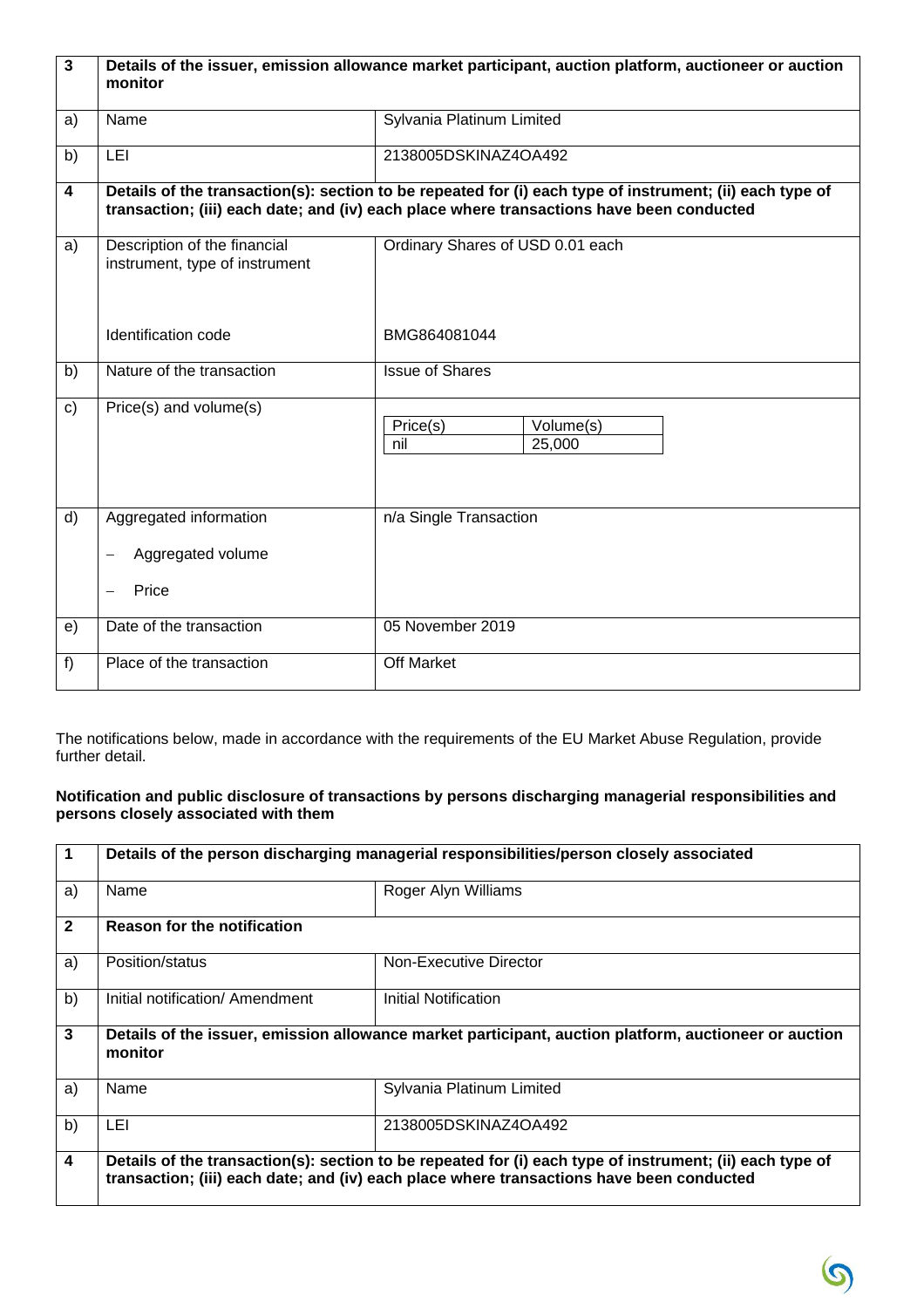| a)           | Description of the financial<br>instrument, type of instrument | Ordinary Shares of USD 0.01 each       |
|--------------|----------------------------------------------------------------|----------------------------------------|
|              | Identification code                                            | BMG864081044                           |
| b)           | Nature of the transaction                                      | <b>Issue of Shares</b>                 |
| $\mathsf{c}$ | Price(s) and volume(s)                                         | Price(s)<br>Volume(s)<br>25,000<br>nil |
| d)           | Aggregated information                                         | n/a Single Transaction                 |
|              | Aggregated volume<br>—                                         |                                        |
|              | Price<br>—                                                     |                                        |
| e)           | Date of the transaction                                        | 05 November 2019                       |
| f            | Place of the transaction                                       | <b>Off Market</b>                      |

| $\mathbf{1}$            | Details of the person discharging managerial responsibilities/person closely associated                          |                                                                                                                                                                                                      |  |
|-------------------------|------------------------------------------------------------------------------------------------------------------|------------------------------------------------------------------------------------------------------------------------------------------------------------------------------------------------------|--|
| a)                      | Name                                                                                                             | Eileen Carr                                                                                                                                                                                          |  |
| $\overline{2}$          | <b>Reason for the notification</b>                                                                               |                                                                                                                                                                                                      |  |
| a)                      | Position/status                                                                                                  | <b>Non-Executive Director</b>                                                                                                                                                                        |  |
| b)                      | Initial notification/ Amendment                                                                                  | <b>Initial Notification</b>                                                                                                                                                                          |  |
| $\mathbf{3}$            | Details of the issuer, emission allowance market participant, auction platform, auctioneer or auction<br>monitor |                                                                                                                                                                                                      |  |
| a)                      | Name                                                                                                             | Sylvania Platinum Limited                                                                                                                                                                            |  |
| b)                      | LEI                                                                                                              | 2138005DSKINAZ4OA492                                                                                                                                                                                 |  |
| $\overline{\mathbf{4}}$ |                                                                                                                  | Details of the transaction(s): section to be repeated for (i) each type of instrument; (ii) each type of<br>transaction; (iii) each date; and (iv) each place where transactions have been conducted |  |
| a)                      | Description of the financial<br>instrument, type of instrument                                                   | Ordinary Shares of USD 0.01 each                                                                                                                                                                     |  |
|                         | Identification code                                                                                              | BMG864081044                                                                                                                                                                                         |  |
| b)                      | Nature of the transaction                                                                                        | <b>Issue of Shares</b>                                                                                                                                                                               |  |
| $\mathbf{C}$            | Price(s) and volume(s)                                                                                           | Volume(s)<br>Price(s)<br>25,000<br>nil                                                                                                                                                               |  |
| d)                      | Aggregated information                                                                                           | n/a Single Transaction                                                                                                                                                                               |  |
|                         | Aggregated volume                                                                                                |                                                                                                                                                                                                      |  |